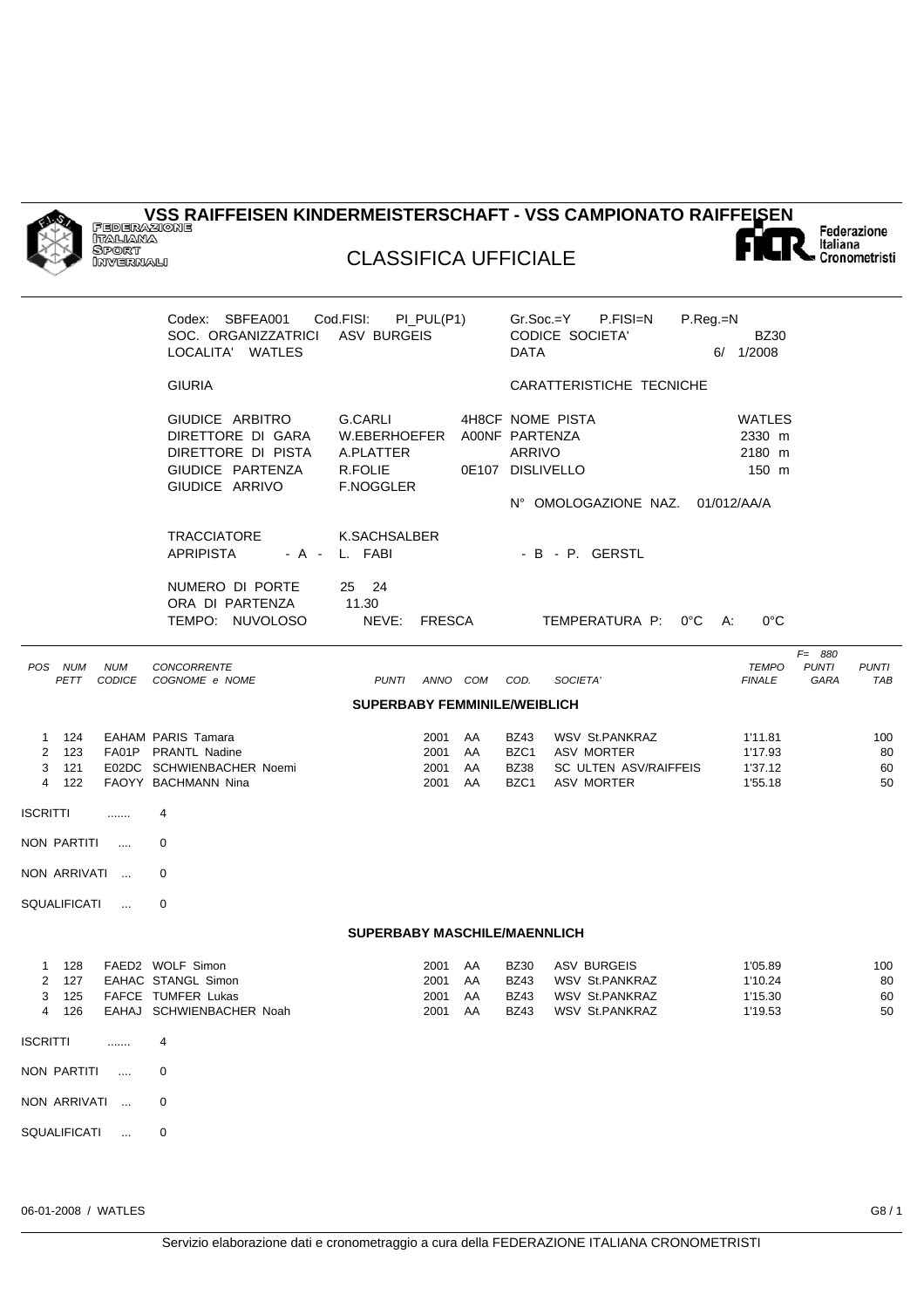|            |            |               |                            |              |      |     |                                |                       |               | $F = 880$    |              |
|------------|------------|---------------|----------------------------|--------------|------|-----|--------------------------------|-----------------------|---------------|--------------|--------------|
| <b>POS</b> | <b>NUM</b> | NUM           | <b>CONCORRENTE</b>         |              |      |     |                                |                       | <b>TEMPO</b>  | <b>PUNTI</b> | <b>PUNTI</b> |
|            | PETT       | <b>CODICE</b> | COGNOME e NOME             | <b>PUNTI</b> | ANNO | COM | COD.                           | SOCIETA'              | <b>FINALE</b> | <b>GARA</b>  | TAB          |
|            |            |               |                            |              |      |     | <b>BABY FEMMINILE/WEIBLICH</b> |                       |               |              |              |
|            | 5          |               | EA8DZ PATSCHEIDER Michaela |              | 1999 | AA  | <b>BZ30</b>                    | ASV BURGEIS           | 1'00.52       |              | 100          |
| 2          | 3          |               | EAA8R PLATINO Elisa        |              | 1999 | AA  | BZF8                           | SC MERAN RAIKA ASV    | 1'01.99       |              | 80           |
| 3          |            |               | DAD56 LAZZERI Sofia        |              | 1999 | AA  | BZF8                           | SC MERAN RAIKA ASV    | 1'02.05       |              | 60           |
| 4          | 10         | FAF42         | OSWALD Luana               |              | 1999 | AA  | BZC <sub>1</sub>               | ASV MORTER            | 1'02.76       |              | 50           |
| 5          | 6          | EAH95         | GAPP Laura                 |              | 1999 | AA  | <b>BZ05</b>                    | ASC SCHNALSTAL        | 1'02.89       |              | 45           |
| 6          |            |               | DAKP2 RAFFEINER Jenny      |              | 1999 | AA  | <b>BZ29</b>                    | ASC RESCHEN/RAIFFEISE | 1'04.68       |              | 40           |
|            | 2          |               | DAMN5 STOCKER Vivien       |              | 1999 | AA  | <b>BZ17</b>                    | ASV PRAD RAIFFEISEN/W | 1'08.81       |              | 36           |
| 8          | 9          |               | DAEMA STECHER Lena         |              | 1999 | AA  | <b>BZ80</b>                    | ASC HAID/RAIFFEISEN   | 1'09.15       |              | 32           |
| 9          | 11         |               | EA3YV PLANGGER Karolin     |              | 2000 | AA  | <b>BZ80</b>                    | ASC HAID/RAIFFEISEN   | 1'10.33       |              | 29           |
| 10         | 8          |               | EAEX6 DONNER Franziska     |              | 1999 | AA  | <b>BZ17</b>                    | ASV PRAD RAIFFEISEN/W | 1'11.61       |              | 26           |
| 11         | 4          |               | D03HM UNTERHOLZNER Petra   |              | 1999 | AA  | <b>BZ38</b>                    | SC ULTEN ASV/RAIFFEIS | 1'38.80       |              | 24           |

- ISCRITTI ....... 11
- NON PARTITI .... 0

NON ARRIVATI ... 0

SQUALIFICATI ... 0

**BABY MASCHILE/MAENNLICH**

| $\mathbf{1}$        | 17 |                     | DADAP STAFFLER Juri           | 1999                                  | AA | BZF8             | SC MERAN RAIKA ASV    | 57.15          | 100            |
|---------------------|----|---------------------|-------------------------------|---------------------------------------|----|------------------|-----------------------|----------------|----------------|
| $\overline{2}$      | 13 |                     | EA8E0 STOCKER Marcel          | 1999                                  | AA | <b>BZ30</b>      | <b>ASV BURGEIS</b>    | 57.86          | 80             |
| 3                   | 21 |                     | EA012 PRANTL Manuel           | 1999                                  | AA | BZC <sub>1</sub> | ASV MORTER            | 58.18          | 60             |
| $\overline{4}$      | 33 |                     | DAJYD TENDI COBIANCHI Claudio | 2000                                  | AA | <b>BZ17</b>      | ASV PRAD RAIFFEISEN/W | 1'02.98        | 50             |
| 5                   | 24 |                     | DAW24 BRUNNER Andy            | 1999                                  | AA | <b>BZ72</b>      | ASC PASSEIER/RAIFFEIS | 1'03.07        | 45             |
| 6                   | 29 |                     | EAC6R DUREGGER Moritz         | 2000                                  | AA | BZC4             | <b>ASC TERLAN</b>     | 1'04.34        | 40             |
| $\overline{7}$      | 15 |                     | DA2XW KAHLERT Leonard         | 1999                                  | AA | <b>BZ17</b>      | ASV PRAD RAIFFEISEN/W | 1'04.56        | 36             |
| 8                   | 18 |                     | EACHC ZANAROTTI Davide        | 1999                                  | AA | <b>BZ37</b>      | ASC HAFLING/RAIFFEISE | 1'04.67        | 32             |
| 9                   | 30 |                     | FAED0 FLIRI Noah              | 2000                                  | AA | <b>BZ30</b>      | <b>ASV BURGEIS</b>    | 1'04.88        | 29             |
| 10                  | 35 |                     | FAFA1 PLATTER Jonas           | 2000                                  | AA | <b>BZ30</b>      | <b>ASV BURGEIS</b>    | 1'05.46        | 26             |
| 11                  | 16 |                     | DAMN1 MARSEILER Johannes      | 1999                                  | AA | <b>BZ17</b>      | ASV PRAD RAIFFEISEN/W | 1'06.43        | 24             |
| 12                  | 25 |                     | DAMN6 TSCHENETT Thomas        | 1999                                  | AA | <b>BZ17</b>      | ASV PRAD RAIFFEISEN/W | 1'06.65        | 22             |
| 13                  | 31 |                     | FAFA3 ZIERNHELD Kai           | 2000                                  | AA | <b>BZ30</b>      | <b>ASV BURGEIS</b>    | 1'06.90        | 20             |
| 14                  | 20 |                     | EALDV SATTO Daniel            | 1999                                  | AA | <b>BZ05</b>      | ASC SCHNALSTAL        | 1'07.22        | 18             |
| 15                  | 23 |                     | DADAM CAREGNATO Marco         | 1999                                  | AA | BZF8             | SC MERAN RAIKA ASV    | 1'07.98        | 16             |
| 16                  | 26 |                     | EAHAE STAFFLER Lukas          | 2000                                  | AA | <b>BZ43</b>      | <b>WSV St.PANKRAZ</b> | 1'08.86        | 15             |
| 17                  | 12 |                     | EA2KD PRANTL Patrick.         | 1999                                  | AA | <b>BZ17</b>      | ASV PRAD RAIFFEISEN/W | 1'10.13        | 14             |
| 18                  | 22 |                     | EAHAF SCHWIENBACHER Jan       | 1999                                  | AA | <b>BZ43</b>      | WSV St.PANKRAZ        | 1'11.12        | 13             |
| 19                  | 32 |                     | FADPD GARBER Stefan           | 2000                                  | AA | <b>BZ55</b>      | <b>ASV TSCHERMS</b>   | 1'13.85        | 12             |
| 20                  | 28 |                     | FA6N9 HOFER Alex              | 1999                                  | AA | <b>BZ17</b>      | ASV PRAD RAIFFEISEN/W | 1'17.59        | 11             |
| 21                  | 14 |                     | DAXM9 MATHA Alex              | 1999                                  | AA | BZC4             | ASC TERLAN            | 1'24.83        | 10             |
| 22                  | 27 |                     | FAERR GRUBER Tobias           | 2000                                  | AA | BZJ7             | ASV BURGSTALL/RAIFFEI | 1'29.96        | 9              |
| 23                  | 34 |                     | FA6NN RUEPP Valentin          | 2000                                  | AA | <b>BZ17</b>      | ASV PRAD RAIFFEISEN/W | 1'41.14        | 8              |
| 24                  | 37 |                     | FAF96 FREI Patrick            | 2000                                  | AA | <b>BZ43</b>      | <b>WSV St.PANKRAZ</b> | 2'13.57        | $\overline{7}$ |
| <b>ISCRITTI</b>     |    | .                   | 26                            |                                       |    |                  |                       |                |                |
| NON PARTITI         |    | $\cdots$            | $\mathbf{1}$                  |                                       |    |                  |                       |                |                |
|                     | 19 |                     | EAAAY PLATZER Jonas           | 1999                                  | AA | BZF8             | SC MERAN RAIKA ASV    |                |                |
|                     |    | NON ARRIVATI        | $\Omega$                      |                                       |    |                  |                       |                |                |
| <b>SQUALIFICATI</b> |    | $\ddotsc$           | 1                             |                                       |    |                  |                       |                |                |
|                     | 36 | FA301               | <b>KIEM Lukas</b>             | 1999 AA                               |    | BZC1             | <b>ASV MORTER</b>     | PORTA N.<br>-6 |                |
|                     |    |                     |                               | <b>CUCCIOLI FEMM./KINDER WEIBLICH</b> |    |                  |                       |                |                |
| 1                   | 39 |                     | A01LT BRUNNER Lara            | 1997 AA                               |    | <b>BZ72</b>      | ASC PASSEIER/RAIFFEIS | 54.07          | 100            |
| $\overline{c}$      | 53 |                     | 80CWM REINSTADLER Mara        | 1997                                  | AA | BZG8             | ASC ORTLER/RAIFFEISEN | 56.50          | 80             |
| 3                   | 46 |                     | CAX9R SCHWALT Eva             | 1997                                  | AA | <b>BZ17</b>      | ASV PRAD RAIFFEISEN/W | 56.74          | 60             |
| 4                   | 55 |                     | CAEV1 GLIRA Lisamarie         | 1997                                  | AA | <b>BZ72</b>      | ASC PASSEIER/RAIFFEIS | 57.32          | 50             |
| 5                   | 49 |                     | EA8E4 TOLARDO Sara            | 1998                                  | AA | <b>BZ30</b>      | <b>ASV BURGEIS</b>    | 57.93          | 45             |
| 6                   | 43 |                     | A02XT FIEG Franziska          | 1997                                  | AA | BZF8             | SC MERAN RAIKA ASV    | 59.81          | 40             |
| $\overline{7}$      | 48 |                     | EAHA2 STANGL Franziska        | 1998                                  | AA | <b>BZ43</b>      | <b>WSV St.PANKRAZ</b> | 59.83          | 36             |
| 8                   | 64 |                     | E02D2 HOLZNER Leonie          | 1998                                  | AA | <b>BZ38</b>      | SC ULTEN ASV/RAIFFEIS | 1'00.00        | 32             |
|                     |    | 06-01-2008 / WATLES |                               |                                       |    |                  |                       |                | G8/2           |
|                     |    |                     |                               |                                       |    |                  |                       |                |                |

Servizio elaborazione dati e cronometraggio a cura della FEDERAZIONE ITALIANA CRONOMETRISTI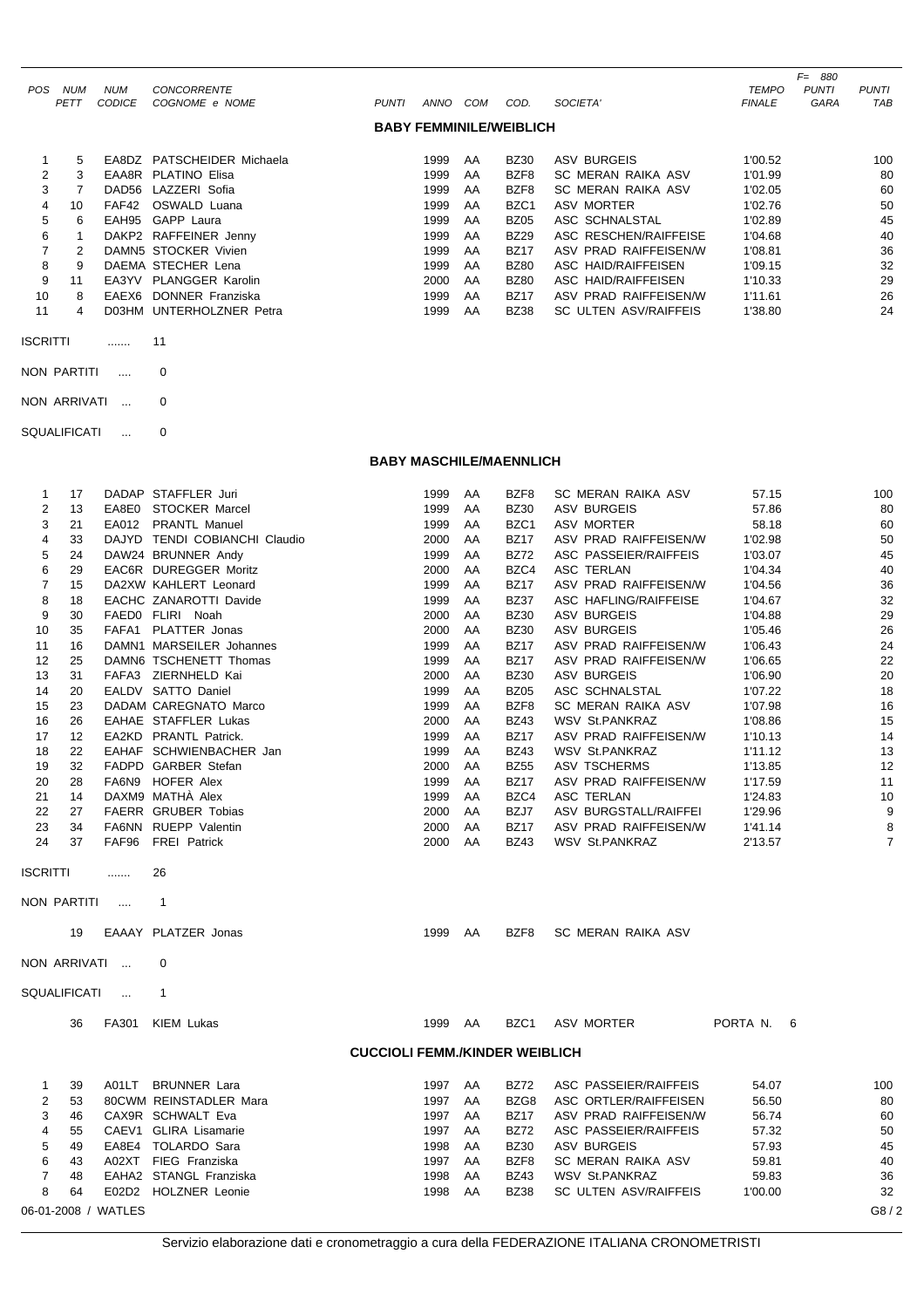|                 |              |                     |                                                  |                                       |              |          |                            |                                             |                    | $F = 880$    |                     |
|-----------------|--------------|---------------------|--------------------------------------------------|---------------------------------------|--------------|----------|----------------------------|---------------------------------------------|--------------------|--------------|---------------------|
|                 | POS NUM      | <b>NUM</b>          | <b>CONCORRENTE</b>                               |                                       |              |          |                            |                                             | <b>TEMPO</b>       | <b>PUNTI</b> | <b>PUNTI</b>        |
|                 | PETT         | <b>CODICE</b>       | COGNOME e NOME                                   | <b>PUNTI</b>                          | ANNO COM     |          | COD.                       | SOCIETA'                                    | <b>FINALE</b>      | GARA         | TAB                 |
| 9               | 41           |                     | EA8E1 FLIRI Sara                                 |                                       | 1998         | AA       | <b>BZ30</b>                | <b>ASV BURGEIS</b>                          | 1'00.73            |              | 29                  |
| 10              | 54           |                     | EAHET SPECHTENHAUSER Sonja                       |                                       | 1998         | AA       | <b>BZ05</b>                | ASC SCHNALSTAL                              | 1'01.56            |              | 26                  |
| 11              | 44           |                     | <b>EAHEM SANTER Karin</b>                        |                                       | 1998         | AA       | <b>BZ05</b>                | ASC SCHNALSTAL                              | 1'02.72            |              | 24                  |
| 12              | 63           |                     | 80CWN PFEIFER Barbara                            |                                       | 1997         | AA       | BZG8                       | ASC ORTLER/RAIFFEISEN                       | 1'03.36            |              | 22                  |
| 13              | 65           |                     | CAEVA ALBER Franziska                            |                                       | 1998         | AA       | <b>BZ37</b>                | <b>ASC HAFLING/RAIFFEISE</b>                | 1'03.76            |              | 20                  |
| 14<br>15        | 61<br>60     |                     | EAC6N DUREGGER Greta<br>DAD53 ALBER Magdalena    |                                       | 1998<br>1998 | AA<br>AA | BZC4<br>BZF8               | <b>ASC TERLAN</b><br>SC MERAN RAIKA ASV     | 1'04.17<br>1'04.37 |              | 18<br>16            |
| 16              | 40           |                     | D03HF SCHWIENBACHER Lea                          |                                       | 1998         | AA       | <b>BZ38</b>                | <b>SC ULTEN ASV/RAIFFEIS</b>                | 1'04.76            |              | 15                  |
| 17              | 59           | A00C9               | <b>GRUBER Katharina</b>                          |                                       | 1997         | AA       | <b>BZ17</b>                | ASV PRAD RAIFFEISEN/W                       | 1'06.38            |              | 14                  |
| 18              | 42           |                     | C04C5 PLANGGER Anna                              |                                       | 1998         | AA       | <b>BZ29</b>                | ASC RESCHEN/RAIFFEISE                       | 1'11.14            |              | 13                  |
| 19              | 58           |                     | DARXE PATSCHEIDER Deborah                        |                                       | 1998         | AA       | <b>BZ80</b>                | <b>ASC HAID/RAIFFEISEN</b>                  | 1'11.73            |              | 12                  |
| 20              | 52           | 90411               | PFEIFER Maria                                    |                                       | 1997         | AA       | BZG8                       | ASC ORTLER/RAIFFEISEN                       | 1'11.99            |              | 11                  |
| 21              | 51           |                     | AAEZ0 WALLNOEFER Anna                            |                                       | 1998         | AA       | BZG8                       | ASC ORTLER/RAIFFEISEN                       | 1'14.66            |              | 10                  |
| 22              | 38           |                     | DALCK REICHEGGER Laura Maria                     |                                       | 1998         | AA       | <b>BZ72</b>                | ASC PASSEIER/RAIFFEIS                       | 1'16.86            |              | 9                   |
| 23<br>24        | 67<br>45     |                     | EAM8K HILLEBRAND Vera<br>CAJ3H MALL Madea        |                                       | 1998<br>1998 | AA<br>AA | <b>BZ78</b><br><b>BZ29</b> | ASV VIGILJOCH<br>ASC RESCHEN/RAIFFEISE      | 1'17.95<br>1'26.87 |              | 8<br>$\overline{7}$ |
|                 |              |                     |                                                  |                                       |              |          |                            |                                             |                    |              |                     |
| <b>ISCRITTI</b> |              | .                   | 30                                               |                                       |              |          |                            |                                             |                    |              |                     |
|                 |              |                     |                                                  |                                       |              |          |                            |                                             |                    |              |                     |
|                 | NON PARTITI  | $\cdots$            | 2                                                |                                       |              |          |                            |                                             |                    |              |                     |
|                 |              |                     |                                                  |                                       |              |          |                            |                                             |                    |              |                     |
|                 | 50           | A0038               | <b>TUMLER Natalie</b>                            |                                       | 1997         | AA       | <b>BZ05</b>                | ASC SCHNALSTAL                              |                    |              |                     |
|                 | 62           |                     | EAJC3 STECK Sarah                                |                                       | 1997         | AA       | <b>BZ29</b>                | <b>ASC RESCHEN/RAIFFEISE</b>                |                    |              |                     |
|                 |              | NON ARRIVATI        | 3                                                |                                       |              |          |                            |                                             |                    |              |                     |
|                 |              |                     |                                                  |                                       |              |          |                            |                                             |                    |              |                     |
|                 | 47           |                     | DA1AH INNERHOFER Johanna                         |                                       | 1997         | AA       | BZF8                       | SC MERAN RAIKA ASV                          |                    |              |                     |
|                 | 56           |                     | DA2XL STECHER Stefanie                           |                                       | 1997         | AA       | <b>BZ17</b>                | ASV PRAD RAIFFEISEN/W                       |                    |              |                     |
|                 | 57           |                     | DA2XM KLOTZ Melanie                              |                                       | 1998         | AA       | <b>BZ17</b>                | ASV PRAD RAIFFEISEN/W                       |                    |              |                     |
|                 |              |                     |                                                  |                                       |              |          |                            |                                             |                    |              |                     |
|                 | SQUALIFICATI | $\ddots$            | 1                                                |                                       |              |          |                            |                                             |                    |              |                     |
|                 | 66           |                     | FAF3W OSWALD Lorena                              |                                       | 1997 AA      |          | BZC1                       | <b>ASV MORTER</b>                           | PORTA N. 7         |              |                     |
|                 |              |                     |                                                  |                                       |              |          |                            |                                             |                    |              |                     |
|                 |              |                     |                                                  | <b>CUCCIOLI MAS./KINDER MAENNLICH</b> |              |          |                            |                                             |                    |              |                     |
|                 |              |                     |                                                  |                                       |              |          |                            |                                             |                    |              |                     |
| 1               | 95           |                     | DAXH9 ALBER Roland                               |                                       | 1997         | AA       | <b>BZ37</b>                | <b>ASC HAFLING/RAIFFEISE</b>                | 52.69              |              | 100                 |
| 2               | 83           |                     | DA6TF PLATTER Filip                              |                                       | 1997         | AA       | <b>BZ30</b>                | <b>ASV BURGEIS</b>                          | 52.80              |              | 80                  |
| 3               | 94           |                     | 80CVN THOENI Tobias                              |                                       | 1997         | AA       | BZG8                       | ASC ORTLER/RAIFFEISEN                       | 52.86              |              | 60                  |
| 4               | 98           |                     | AAEVZ PUNT Lucas Manuel                          |                                       | 1997         | AA       | <b>BZ80</b>                | <b>ASC HAID/RAIFFEISEN</b>                  | 54.51              |              | 50                  |
| 5<br>6          | 78<br>86     |                     | A037R UNTERHOLZNER Julian<br>CA4MA THALER Julian |                                       | 1998<br>1997 | AA<br>AA | <b>BZ38</b><br>BZC1        | SC ULTEN ASV/RAIFFEIS<br><b>ASV MORTER</b>  | 54.72<br>54.79     |              | 45<br>40            |
| 7               | 77           | A0037               | OBERHOFER Jonas                                  |                                       | 1997         | AA       | <b>BZ05</b>                | ASC SCHNALSTAL                              | 55.03              |              | 36                  |
| 8               | 76           |                     | CAETY GUFLER Markus                              |                                       | 1997         | AA       | <b>BZ72</b>                | ASC PASSEIER/RAIFFEIS                       | 55.66              |              | 32                  |
| 9               | 75           |                     | CAPZH KOENIGSRAINER Christian                    |                                       | 1998         | AA       | <b>BZ72</b>                | <b>ASC PASSEIER/RAIFFEIS</b>                | 55.87              |              | 29                  |
| 10              | 73           |                     | CANJJ CHIZZALI Manuel                            |                                       | 1997         | AA       | BZF8                       | SC MERAN RAIKA ASV                          | 56.12              |              | 26                  |
| 11              | 82           |                     | DACHV TRIBUS Max                                 |                                       | 1998         | AA       | BZF8                       | SC MERAN RAIKA ASV                          | 56.43              |              | 24                  |
| 12              | 93           |                     | CA963 JANSER Johannes                            |                                       | 1997         | AA       | BZC1                       | <b>ASV MORTER</b>                           | 56.44              |              | 22                  |
| 13              | 79           |                     | DA6TJ TOLARDO Samuel                             |                                       | 1997         | AA       | <b>BZ30</b>                | <b>ASV BURGEIS</b>                          | 56.49              |              | 20                  |
| 14              | 70           |                     | CAX9W ZIERNHELD Michael                          |                                       | 1997         | AA       | <b>BZ30</b>                | <b>ASV BURGEIS</b>                          | 56.56              |              | 18                  |
| 15              | 96           |                     | DA6TH FABI Sebastian                             |                                       | 1997         | AA       | <b>BZ30</b>                | <b>ASV BURGEIS</b>                          | 56.70              |              | 16                  |
| 16<br>17        | 87<br>104    | EAEL1               | DAD58 LAZZERI Luca<br>SULZENBACHER Simon         |                                       | 1997<br>1997 | AA<br>AA | BZF8<br><b>BZ55</b>        | SC MERAN RAIKA ASV<br><b>ASV TSCHERMS</b>   | 56.96<br>57.43     |              | 15<br>14            |
| 18              | 113          | EA011               | <b>PRANTL Patrick</b>                            |                                       | 1997         | AA       | BZC1                       | <b>ASV MORTER</b>                           | 57.82              |              | 13                  |
| 19              | 108          |                     | FAECV MALGIARITTA Dario                          |                                       | 1998         | AA       | BZC1                       | <b>ASV MORTER</b>                           | 57.90              |              | 12                  |
| 20              | 111          |                     | FA0D0 STARK Alexandrer                           |                                       | 1998         | AA       | BZC1                       | ASV MORTER                                  | 59.03              |              | 11                  |
| 21              | 105          |                     | DAJYC TENDI COBIANCHI Alessandro                 |                                       | 1998         | AA       | <b>BZ17</b>                | ASV PRAD RAIFFEISEN/W                       | 59.09              |              | 10                  |
| 22              | 89           | 9040X               | REINSTADLER Jonas                                |                                       | 1997         | AA       | BZG8                       | ASC ORTLER/RAIFFEISEN                       | 59.21              |              | 9                   |
| 23              | 103          |                     | DA2XT RAINALTER Michael                          |                                       | 1997         | AA       | <b>BZ17</b>                | ASV PRAD RAIFFEISEN/W                       | 59.55              |              | 8                   |
| 24              | 100          |                     | DAT6N RAICH Aaron                                |                                       | 1997         | AA       | BZ72                       | ASC PASSEIER/RAIFFEIS                       | 59.70              |              | $\overline{7}$      |
| 25              | 107          |                     | FAFA0 GUNSCH Jannik                              |                                       | 1997         | AA       | <b>BZ30</b>                | <b>ASV BURGEIS</b>                          | 59.76              |              | 6                   |
| 26              | 115          |                     | FAA6W SCHWARZ Benjamin                           |                                       | 1997         | AA       | <b>BZ38</b>                | SC ULTEN ASV/RAIFFEIS                       | 59.83              |              | 5                   |
| 27              | 99           |                     | CANWW PIXNER Timot Pahl                          |                                       | 1997         | AA       | <b>BZ55</b>                | <b>ASV TSCHERMS</b>                         | 59.93              |              | 4                   |
| 28              | 72           |                     | D03ME GRUBER FREI Christian                      |                                       | 1998         | AA       | <b>BZ43</b>                | WSV St.PANKRAZ                              | 59.99              |              | 3<br>2              |
| 29<br>30        | 90<br>68     |                     | CAA69 WELLENZOHN Jonas<br>EA8E2 ZIERNHELD Simon  |                                       | 1997<br>1998 | AA<br>AA | <b>BZ17</b><br><b>BZ30</b> | ASV PRAD RAIFFEISEN/W<br><b>ASV BURGEIS</b> | 1'00.27<br>1'00.57 |              | $\mathbf{1}$        |
| 31              | 102          | 9040Y               | <b>KNOLL Andreas</b>                             |                                       | 1997         | AA       | BZG8                       | ASC ORTLER/RAIFFEISEN                       | 1'00.99            |              |                     |
| 32              | 80           |                     | EA8E5 STECHER Daniel                             |                                       | 1998         | AA       | <b>BZ30</b>                | <b>ASV BURGEIS</b>                          | 1'01.47            |              |                     |
| 33              | 119          |                     | DAT6M PAMER Norbert                              |                                       | 1997         | AA       | <b>BZ72</b>                | ASC PASSEIER/RAIFFEIS                       | 1'01.79            |              |                     |
| 34              | 106          |                     | D03HH SCHWIENBACHER Julien                       |                                       | 1997         | AA       | <b>BZ38</b>                | SC ULTEN ASV/RAIFFEIS                       | 1'02.33            |              |                     |
| 35              | 112          |                     | FAE2L SCHWIENBACHER Marian                       |                                       | 1998         | AA       | <b>BZ38</b>                | SC ULTEN ASV/RAIFFEIS                       | 1'03.78            |              |                     |
|                 |              | 06-01-2008 / WATLES |                                                  |                                       |              |          |                            |                                             |                    |              | G8/3                |